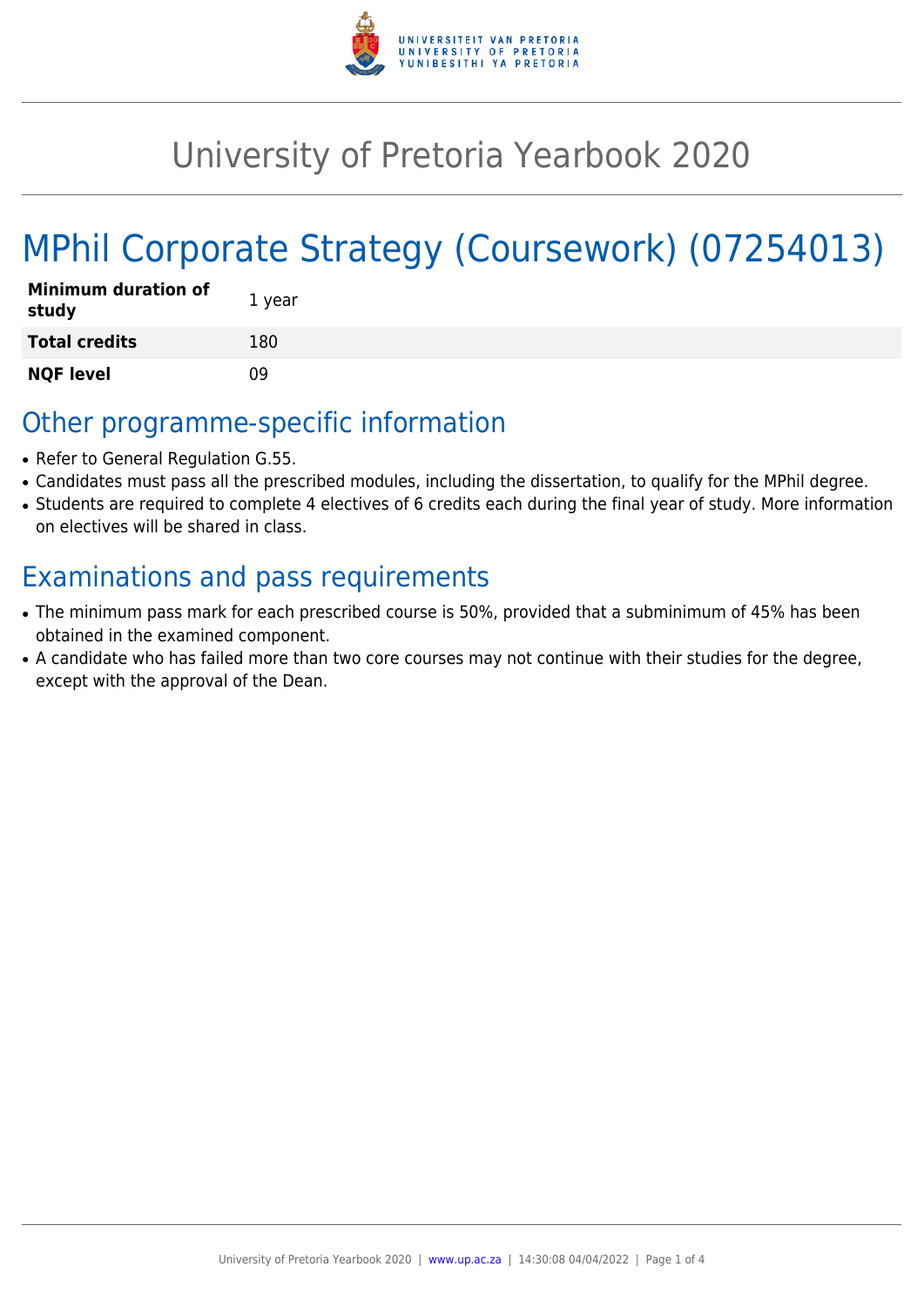

# Curriculum: Final year

## **Minimum credits: 180**

Select 4 electives (6 credits each).

# **Core modules**

### **Strategic management 850 (GIJ 850)**

| <b>Module credits</b>         | 15.00                                |
|-------------------------------|--------------------------------------|
| <b>Prerequisites</b>          | No prerequisites.                    |
| <b>Contact time</b>           | 28 contact hours per 3 week cycle    |
| Language of tuition           | Module is presented in English       |
| <b>Department</b>             | Gordon Institute of Business Science |
| <b>Period of presentation</b> | Semester 2                           |

#### **Module content**

This module will integrate the students understanding of strategy and management by thinking through these key concepts, drawing on the strategy-related topics as well as any other aspects of the MPhil that will assist the student in shaping the habits and practices of management at a strategic level.

## **Strategic foresight 851 (GIJ 851)**

| <b>Module credits</b>         | 15.00                                |
|-------------------------------|--------------------------------------|
| <b>Prerequisites</b>          | No prerequisites.                    |
| <b>Contact time</b>           | 28 contact hours per 3 week cycle    |
| Language of tuition           | Module is presented in English       |
| <b>Department</b>             | Gordon Institute of Business Science |
| <b>Period of presentation</b> | Semester 2                           |

#### **Module content**

This module introduces students to a first principles approach to strategic thinking and demonstrates the use and understanding of strategic foresight as a useful method to use in complex and uncertain environments. Students will be provided with a diverse range of case studies to illustrate the practicality of strategic foresight in regards to decision making and general management.

# **Strategic leadership 852 (GIJ 852)**

| <b>Module credits</b> | 15.00                                |
|-----------------------|--------------------------------------|
| <b>Prerequisites</b>  | No prerequisites.                    |
| <b>Contact time</b>   | 28 contact hours per 3 week cycle    |
| Language of tuition   | Module is presented in English       |
| <b>Department</b>     | Gordon Institute of Business Science |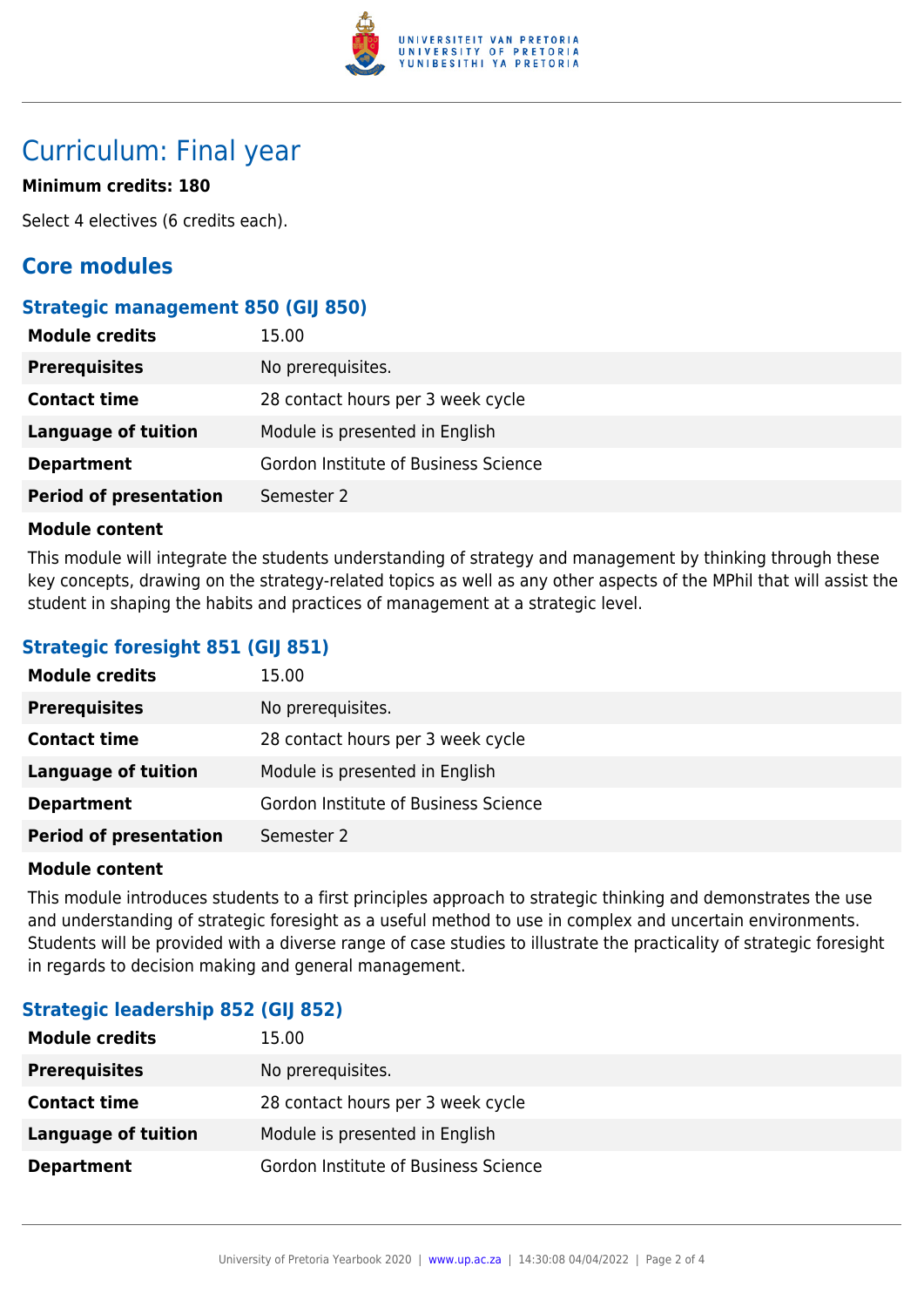

#### **Period of presentation** Semester 1

#### **Module content**

In this module, students will be introduced to models and principles of leadership. They will examine case studies where leaders have effectively and ineffectively utilised leadership principles in launching and growing a new business. This module builds on the concepts of Personal Leadership. The curriculum content requires students to know and understand the current "body-of -knowledge" of Leadership as well as the broad principles and practices associated with the subject of Leadership.

### **Environment of business 853 (GIJ 853)**

| <b>Module credits</b>         | 15.00                                |
|-------------------------------|--------------------------------------|
| <b>Prerequisites</b>          | No prerequisites.                    |
| <b>Contact time</b>           | 28 contact hours per 3 week cycle    |
| <b>Language of tuition</b>    | Module is presented in English       |
| <b>Department</b>             | Gordon Institute of Business Science |
| <b>Period of presentation</b> | Semester 1                           |
|                               |                                      |

#### **Module content**

The aim of this module is to consider a set of themes that are key to developing an understanding of the current macro-environment of business and its forces, influences and consequences. Although the specific content of the module will vary according to events and dynamics currently being experienced, the underlying tools of analysis allow the students to develop a fuller understanding of how to analyse the most important dynamics that are at play in the macro-environment of business at any time, and thus to identify the implications for their businesses and prepare their businesses for change.

#### **Research methodology 854 (GIJ 854)**

| <b>Module credits</b>         | 15.00                                |
|-------------------------------|--------------------------------------|
| <b>Prerequisites</b>          | No prerequisites.                    |
| <b>Contact time</b>           | 28 contact hours per 3 week cycle    |
| Language of tuition           | Module is presented in English       |
| <b>Department</b>             | Gordon Institute of Business Science |
| <b>Period of presentation</b> | Semester 1                           |

#### **Module content**

In this module students will be equipped to execute their research project. The module will focus on formulation of a research question, population and sampling concerns, the use of literature reviews, various qualitative and quantitative research methodologies including documentary research, surveys, questionnaire design and interviewing techniques. The analysis of data and research report writing will also be covered. The research report will serve as a means for the students to deepen their insight into the market that they are preparing to enter or to help them understand a key relationship affecting their business. As such the module will prepare a student to do research that is of both practical and intellectual value.